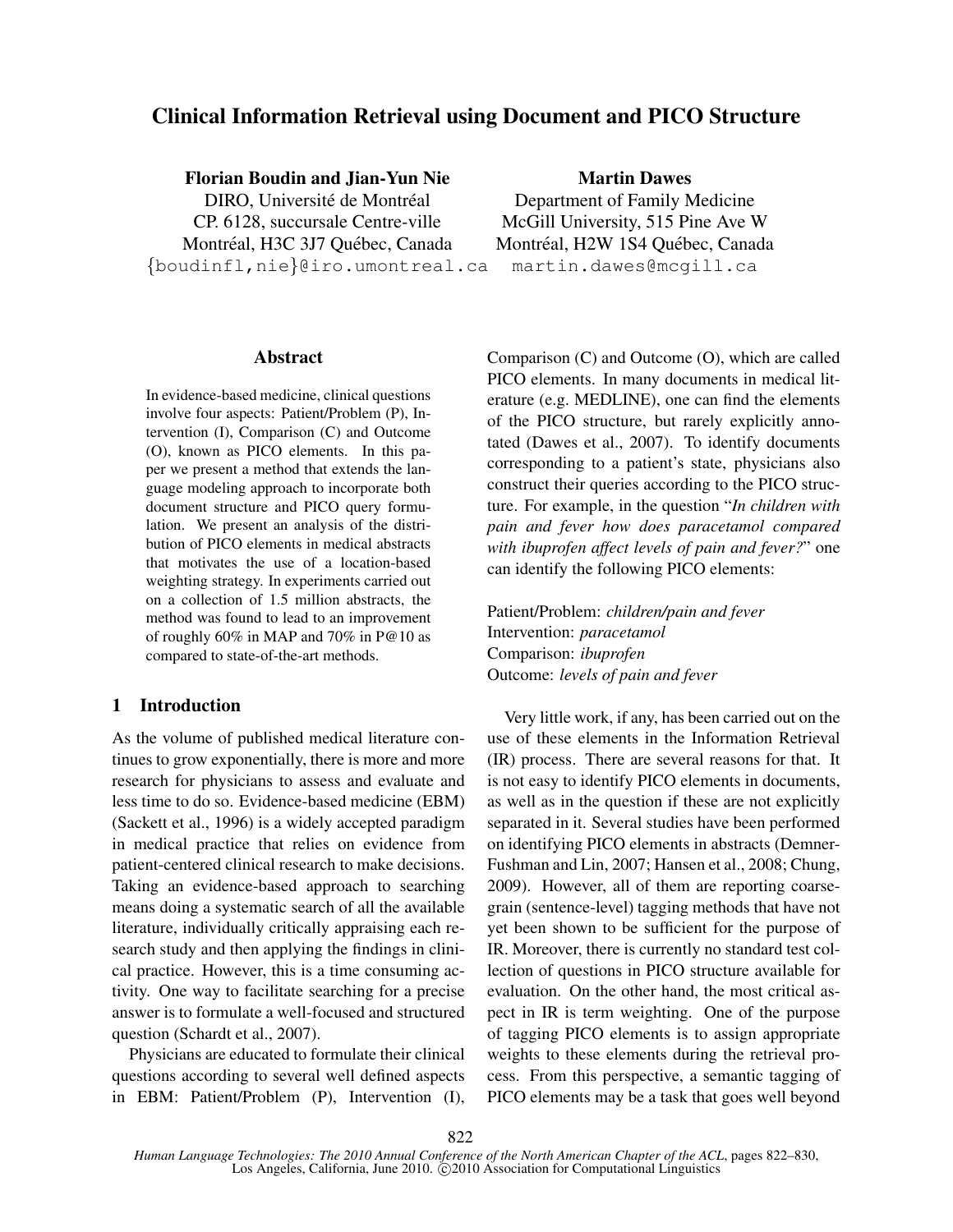that is required for IR. It may be sufficient to have a method that assigns appropriate weights to elements rather than recognizing their semantic roles. In this paper, we will propose an approach to determine term weights according to document structure. This method will be compared to that using tagging of PICO elements.

In this paper, we first report an attempt to manually annotate the PICO elements in documents by physicians and use them as training data to build an automatic tagging tool. It turns out that there is a high disagreement rate between human annotators. The utilization of the automatic tagging tool in an IR experiment shows only a small gain in retrieval effectiveness. We therefore propose an alternative to PICO element detection that uses the structural information of documents. This solution turns out to be robust and effective. The alternative approach is motivated by a strong trend that we observe in the distribution of PICO elements in documents. We then make use of both PICO query and document structure to extend the classical language modeling approach to IR. Specifically, we investigate how each element of a PICO query should be weighted and how a location-based weighting strategy can be used to emphasize the most informative parts (i.e. containing the most PICO elements) of documents.

The paper is organized as follows. We first briefly review the previous work, followed by a description of the method we propose. Next, we present our experiments and results. Lastly, we conclude with a discussion and directions for future work.

#### 2 Related work

There have been only a few studies trying to use PICO elements in the retrieval process. (Demner-Fushman and Lin, 2007) is one of the few such studies. The method they describe consists in re-ranking an initial list of retrieved citations. To this end, the relevance of a document is scored by the use of detected PICO elements, among other things. Several other studies aimed to build a Question-Answering system for clinical questions (Demner-Fushman and Lin, 2006; Andrenucci, 2008). But again, the focus has been set on the post-retrieval step, while the document retrieval step only uses a standard approach. In this paper, we argue that IR has much to gain by using PICO elements.

The task of identifying PICO elements has however gain more attention. In their paper, (Demner-Fushman and Lin, 2007) presented a method that uses either manually crafted pattern-matching rules or a combination of basic classifiers to detect PICO elements in medical abstracts. Prior to that, biomedical concepts are labelled by Metamap (Aronson, 2001) while relations between these concepts are extracted with SemRep (Rindflesch and Fiszman, 2003). Recently, supervised classification using Support Vector Machines (SVM) was proposed by (Hansen et al., 2008) to extract the number of trial participants. In a later study, (Chung, 2009) extended this work to other elements using Conditional Random Fields. Although these studies are reporting interesting results, they are limited in several aspects. First, many are restricted to some segments of the medical documents (e.g. Method section) (Chung, 2009), and in most cases, the test collection is very small (a few hundreds abstracts). Second, the precision and granularity of these methods have not yet been shown to be sufficient for the purpose of IR.

The structural information provided by markup languages (e.g. XML) has been successfully used to improve the IR effectiveness (INEX, 2002 2009). For such documents, the structure information can be used to emphasize some particular parts of the document. Thereby, a given word should not have the same importance depending on its position in the document structure.

Taking into account the structure can be done either at the step of querying or at the step of indexing. One way to integrate the structure at querying is to adapt query languages (Fuhr and Großjohann, 2001). These approaches follow the assumption that the user knows where the most relevant information is located. However, (Kamps et al., 2005) showed that it is preferable to use structure as a search hint, and not as a strict search requirement

The second approach consists in integrating the document structure at the indexing step by introducing a structure weighting scheme (Wilkinson, 1994). In such a scheme, the weight assigned to a word is not only based on its frequency but also on its position in the document. The structure of a document can be defined in terms of tags (e.g. title, section),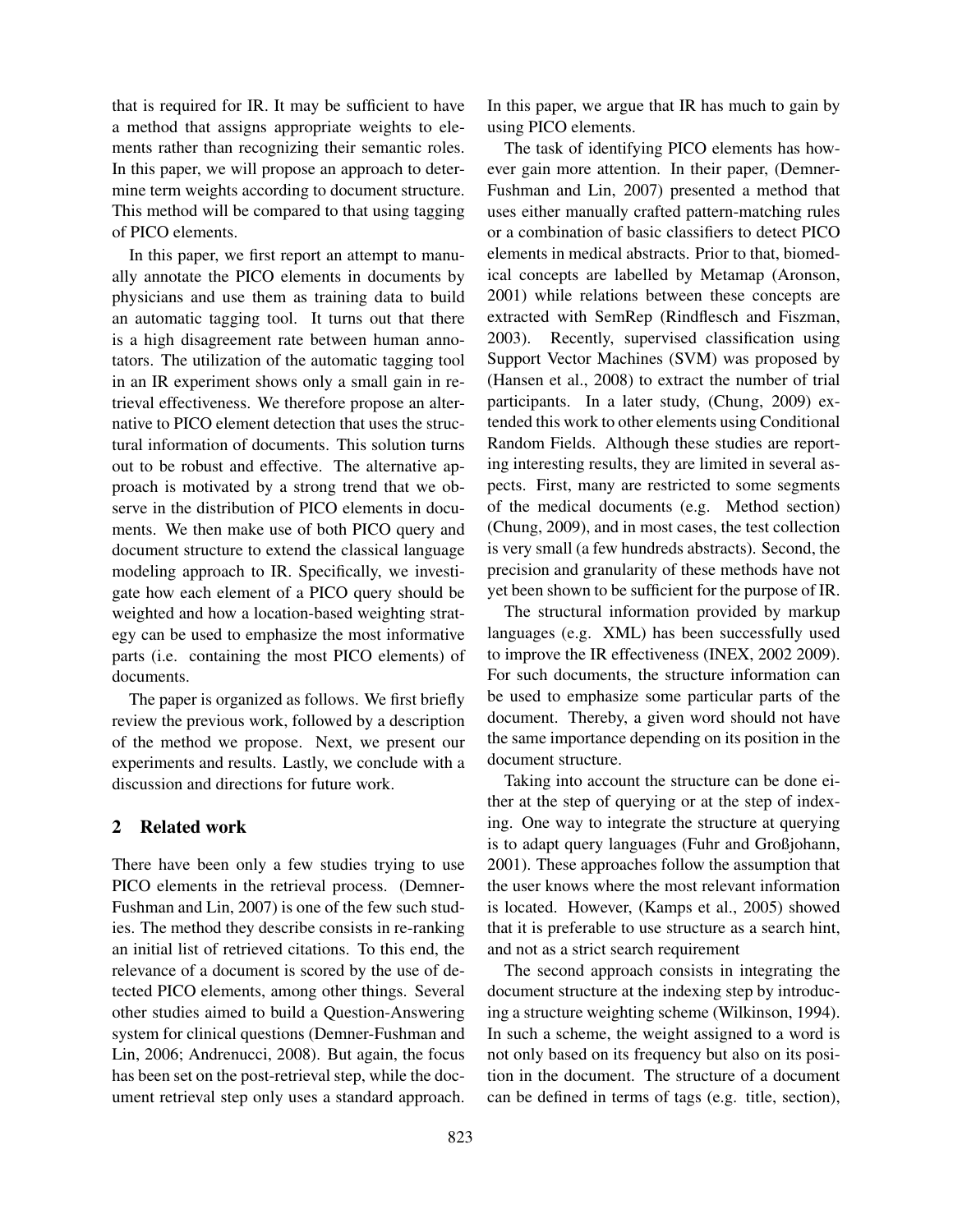each of those having a weight chosen either empirically or automatically by the use of optimizing techniques such as genetic algorithms (Trotman, 2005).

## 3 Using PICO elements in retrieval

In this section, we present an experiment on the manual annotation of PICO elements. We then describe an approach to detect these elements in documents and give some results on the use of these tagged elements in the retrieval process.

## 3.1 Manual annotation of PICO elements

We asked medical professionals to manually annotate the PICO elements in a small collection of abstracts from PubMed<sup>1</sup>. The instructions given to the annotators were fairly simple. They were asked to precisely annotate all PICO elements in abstracts with no restriction about the size of the elements (i.e. they could be words, phrases or sentences). More than 50 abstracts were manually annotated this way by at least two different annotators. Two annotations by two annotators are considered to agree if they share some words (i.e. they overlap). We computed the well known Cohen's kappa measure as well as an ad-hoc measure called loose. The latter uses PICO elements as units and estimates the proportion of elements that have been annotated by both raters.

|       |       | Measure P-element I/C-element O-element |       |  |
|-------|-------|-----------------------------------------|-------|--|
| kappa | 0.687 | 0.539                                   | 0.523 |  |
| loose | 0.363 | 0.136                                   | 0.140 |  |

Table 1: Agreement measures computed for each element. Cohen's kappa and loose agreement are presented.

We can observe that there is a very low agreement rate between human annotators. The loose measure indicates that less than 15% of the I, C and O elements have been marked by both annotators. This fact shows that such human annotations can be hardly used to develop an automatic tagging tool for PICO elements, which requires consistent training data. We therefore try to develop a coarser-grained tagging method.

#### 3.2 Automatic detection of PICO elements

Similarly to previous work, we propose a sentencelevel detection method. The identification of PICO elements can be seen as a classification task. Even for a coarser-grain classification task, we are still lack of annotated data. One solution is to use the structural information embedded in some medical abstracts for which the authors have clearly stated distinctive sentence headings. Some recent abstracts in PubMed do contain explicit headings such as "PATIENTS", "SAMPLE" or "OUTCOMES", that can be used to locate sentences corresponding to PICO elements. Using that information, we extracted three sets of abstracts: Patient/Problem (14 279 abstracts), Intervention/Comparison (9 095) and Outcome (2 394).

Tagging each document goes through a three steps process. First, the document is segmented into plain sentences. Then each sentence is converted into a feature vector using statistical (e.g. position, length) and knowledge-based features (e.g. MeSH semantic type). Knowledge-based features were derived either from manually crafted cue-words/verbs lists or semantic types within the MeSH ontology<sup>2</sup>. Finally, each vector is submitted to multiple classifiers, one for each element, allowing to label the corresponding sentence. We use several algorithms implemented in the Weka toolkit<sup>3</sup>: decision trees, SVM, multi-layer perceptron and Naive Bayes. Combining multiple classifiers using a weighted linear combination of their prediction scores achieves the best results with a f-measure score of 86.3% for P, 67% for I/C and 56.6% for O in 10-fold cross-validation.

#### 3.3 Use of detected elements in IR

We use language modeling approach to IR in this work. The idea is that a document is a good match to a query if its language model is likely to generate the query (Ponte and Croft, 1998). It is one of the stateof-the-art approaches in current IR research. Most language modeling work in IR use unigram language models –also called bags-of-words models– assuming that there is no structure in queries or documents. A typical way to score a document d as relevant to a query q is to use the *Kullback-Leibler*

 $1$ <sub>WWW</sub>.pubmed.gov, PubMed is a service of the US National Library of Medicine that includes over 19 million citations from MEDLINE and other life science journals.

<sup>2</sup>www.nlm.nih.gov/mesh/

<sup>3</sup>www.cs.waikato.ac.nz/ml/index.html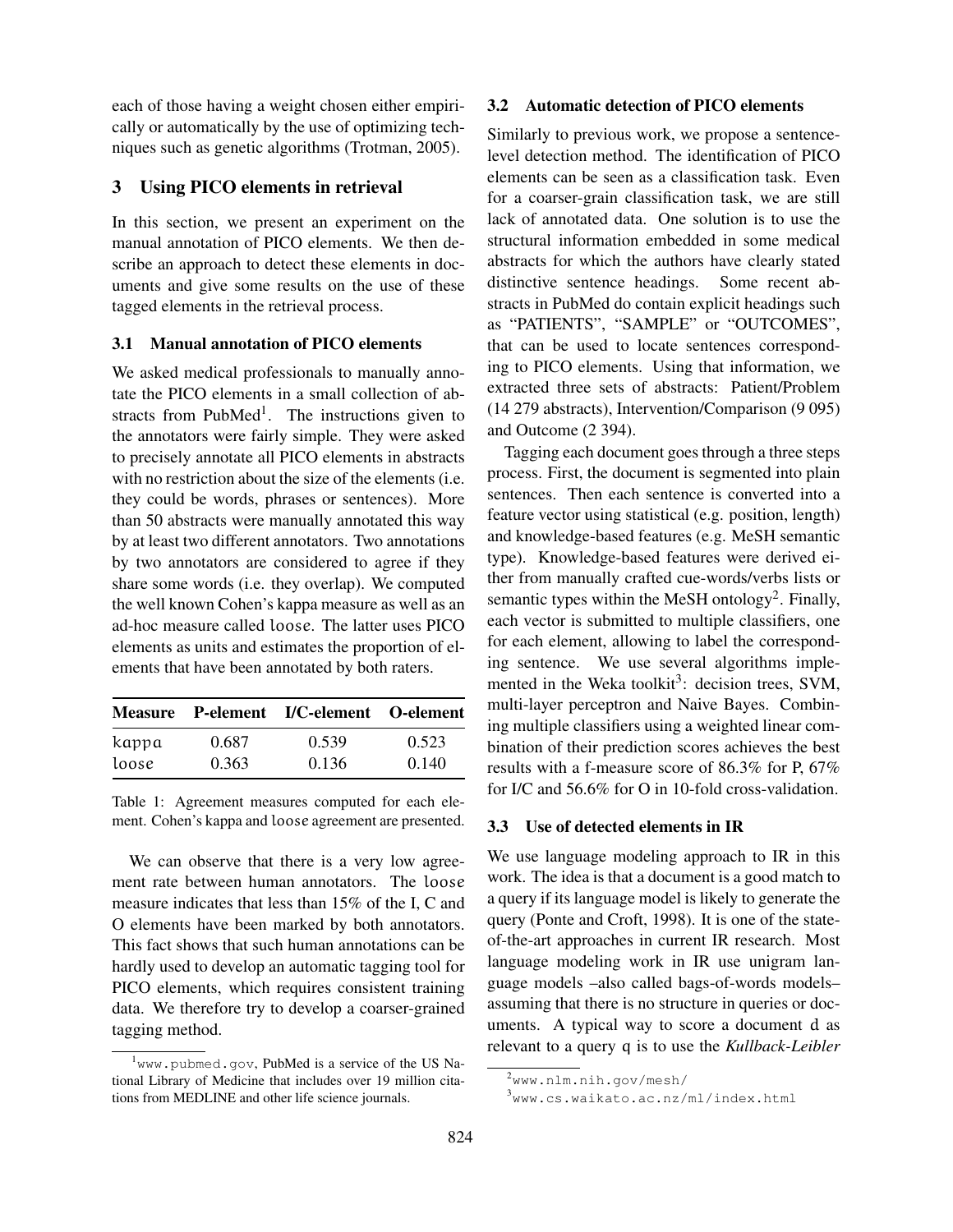divergence between their respective LMs:

$$
score(q, d) = \sum_{w \in q} P(w | M_q) \cdot log P(w | M_d) \quad (1)
$$

$$
\propto -KL(M_q || M_d)
$$

where  $M_q$  is the LM of the query and  $M_d$  the LM of the document.  $P(w \mid M_{\rho})$  estimates the probability of the word w given the language model  $M_{\rho}$ . The most direct way to estimate these models is to use Maximum Likelihood estimation over the words:

$$
P(w \mid M_{\rho}) = \frac{count(w, \rho)}{|\rho|}
$$

where  $\rho$  is the observed document, count  $(w, \rho)$  the number of times the word w occurs in  $\rho$  and  $|\rho|$  the length of the document. Bayesian smoothing using *Dirichlet* priors is then applied to the maximum likelihood estimator to compensate for data sparseness.

We propose an approach that extend the basic LM approach to take into consideration the PICO element annotation. We assume that each element in the document has a different importance weight. Four more LMs are created, one for each elements. Given  $\omega_e$  the weight of the PICO element e,  $P(w \mid M_d)$  in equation 1 is re-defined as:

$$
P_1(w \mid M_d) \propto P(w \mid M_d) + \!\!\!\!\!\!\!\!\!\sum_{e \in [P,I,C,O]} \!\!\!\!\!\!\!\!\!\!\!\! \omega_e \cdot P(w \mid M_e)
$$

The right hand of the above equation is not a probability function. We could use a normalization to transform it. However, for the purpose of document ranking, this will not make any difference. Therefore, we will keep the un-normalized value.

We performed an extensive series of experiments using this model on the test collection described in Section 5. The results are shown in Table 2. It turns out that the best improvement we were able to obtain is very small (0.5% of MAP increase). There may be several reasons for that. First, the accuracy of the automatic document tagging may be insufficient. Second, even if elements are correctly identified in documents, if queries are treated as bags-of-words then any PICO element can match with any identical word in the query, whether it describe the same element or not. However, we also tested a naïve approach that matches the PICO elements in queries with the corresponding elements in documents. But this approach quickly turns out to be too restrictive and leads to bad results.

| <b>Measure</b>                            | <b>Weighted elements</b> |                  |           |                  |  |
|-------------------------------------------|--------------------------|------------------|-----------|------------------|--|
|                                           | P.                       | $\overline{L}/C$ | $\lambda$ | $Best^{\dagger}$ |  |
| MAP increase $0.0\%$ -0.2\% -0.1\% +0.5\% |                          |                  |           |                  |  |

Table 2: Results using the PICO elements automatically detected in documents (†:  $w_P = 0.5$ ,  $w_I = 0.2$ ).

As we can see, this approach only brings limited improvement in retrieval effectiveness. This rises the question of the usability of such tagging method in its current performance state. We will see in the next section an alternative solution to this problem that relies on the distribution of PICO elements in documents.

## 4 Method

## 4.1 Distribution of PICO elements

PICO elements are not evenly distributed in medical documents, which often follow some implicit writing convention. An intuitive method is to weight higher a segment that is more probable to contain PICO elements. The distribution of PICO elements is likely to correlate to the position within the document. This intuition has been used in most of the supervised PICO detection methods which use location-based features. There has been several studies that cover the PICO extraction problem. However, as far as we know, none of them analyses and uses the positional ditribution of these elements within the documents for the purpose of IR. Biomedical abstracts can be typically represented by four ordered rhetorical categories which are Introduction, Methods, Results and Discussion (IMRAD) (Sollaci and Pereira, 2004). The reason is found in the need for speed when reviewing literature, as this format allows readers to pick those parts of particular interest. Besides, many scientific journals explicitly recommended this ordered structure.

The PICO dispersion is highly correlated to these rhetorical categories as some elements are more likely to occur in certain categories. For example, outcomes are more likely to appear in Results and/or Discussion parts. One could also expect to infer the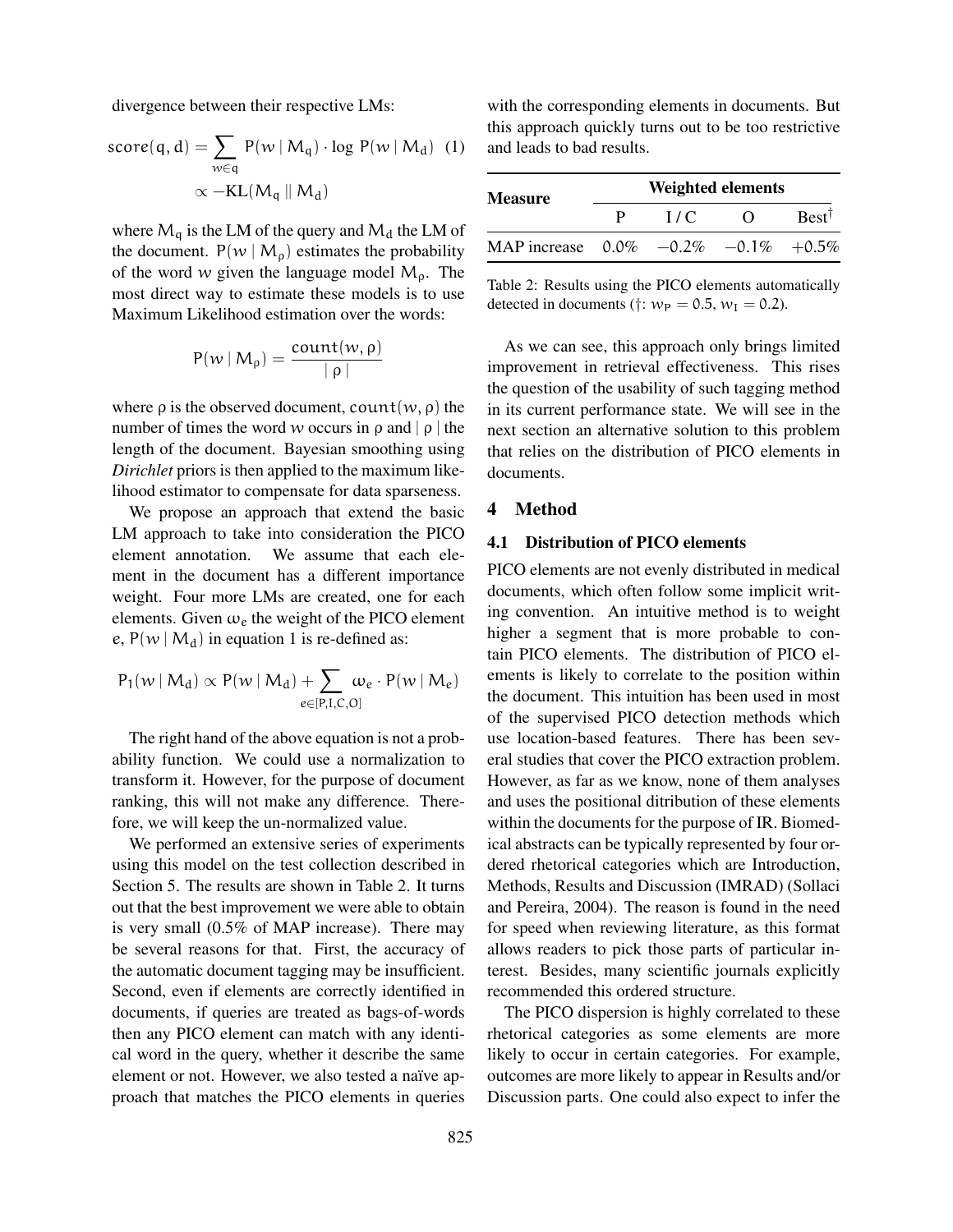role played by PICO elements in a clinical study. For example, the drug *pioglitazone* has not the same role in a clinical study if it appears as the main intervention (likely to occur in all parts) or as a comparative treatment (Methods and/or Results parts).

Instead of analysing the dispersion of PICO elements into the four IMRAD categories, we choose to the use automatically splitted parts. There are several reasons for that. First, the IMRAD categories are not explicitely marked in abstracts. An automatic tagging of these would surely result in some errors. Second, using a low granularity approach would provide more precise statistics. Furthermore, if one would use the dispersion of elements as a criterion to estimate how important each part is, an automatic partition would be a good choice because of its repeatability and ease to implement.

We divided each manually annotated abstract into 10 parts of equal length (P1 being the begining and P10 the ending) and computed statistics on the number of elements than occur in each of these parts. The Figure 1 shows the proportion of elements for each part. We can observe that PICO elements are not evenly distributed throughout the abstracts. Universally accepted rules that govern medical writing styles would be the first reason for that. It is clear that the beginning and ending parts of abstracts do contain most of the PICO elements. This gives us a clear indication on which parts should be enhanced when searching for these elements.



Figure 1: Proportion of PICO elements computed for each different part of abstracts.

Therefore, there may be several levels of granu-

larity when using the PICO framework in IR. One can identify each PICO element in the document, whether it is described by a word, a phrase or a complete sentence. One can also use a coarser-grain approach, estimating from the distribution across documents the probability that each part contains a PICO element. As attempts to precisely locate PICO elements have shown that this task is particularly difficult, we propose to get rid this issue by using the second method.

### 4.2 Model definitions

We propose three different models that extend the classical language modeling approach. The first uses the structural information of documents, the second takes advantage of the PICO query structure while the third simply combine the first two models.

## Model-1

Attempts to precisely locate PICO elements in documents have shown that this task is particularly difficult. We propose to get around this issue by introducing structural markers to convey document structure and use them as a means of providing location information. Accordingly, each document is represented as a series of successive parts. To integrate document structure into the ranking function, we estimate a series of probabilities that constraints the word counts to a specific part instead of the entire document. Each document d is then ranked by a weighted linear interpolation. Intuitively, the weight of a part should depend on how much information is conveyed by its words. Given  $\gamma_p$  the weight of the part  $p \in [TITLE, P1 \cdots P10], P(w \mid M_d)$  in equation 1 is re-defined as:

$$
P_2(w \,|\, M_d) \propto P(w \,|\, M_d) + \sum_{p \in d} \gamma_p \cdot P(w \in p \,|\, M_d)
$$

## Model-2

The PICO formulation of queries provides information about the role of each query word. One idea is to use this structural decomposition to thoroughly balance elements in the ranking function. For example, the weight given to the drug *fluoxetine* should be different depending on whether it refers to the intervention or comparison concept. The same goes for *obesity* which can be a problem or an outcome. To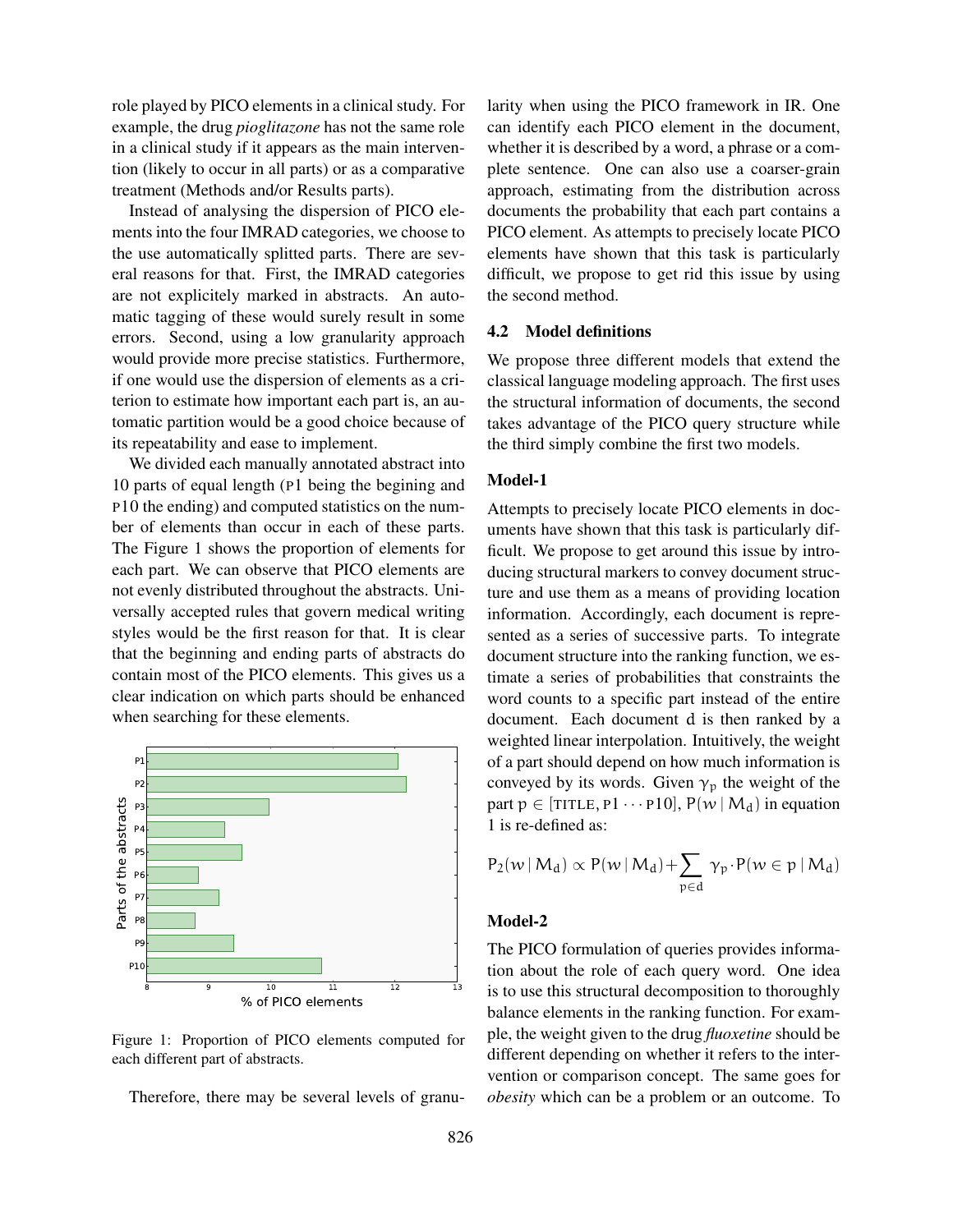integrate this in the ranking function, we define a parameter  $\delta_e$  that represents the weight given to query words belonging to the element  $e \in [P, I, C, O]$ .  $f(w, e) = 1$  if  $w \in e$ , 0 otherwise. We re-defined  $P(w \mid M_d)$  in equation 1 as:

$$
P_3(w \, | \, M_q) \propto P(w \, | \, M_q) + \!\!\!\!\! \sum_{e \in [P, I, C, O]} \!\!\!\! \delta_e\!\cdot\! f(w,e) \!\cdot\! P(w \, | \, M_q)
$$

## Model-1+2

This is the combination of the two previously described models. We re-defined the scoring function as:

$$
score(q,d) = \sum_{w \in q} \; P_3(w \: | \: M_q) \cdot log \; P_2(w \: | \: M_d)
$$

## 5 Experiments

In this section, we describe the details of our experimental protocol. We then present the results obtained with the three proposed models.

#### Experimental settings

We gathered a collection of nearly 1.5 million abstracts from PubMed with the following requirements: with abstract, humans subjects, in english and selecting the following publication types: RCT, reviews, clinical trials, letters, practice guidelines, editorials and meta-analysis. Prior to the index construction, each abstract is automatically divided into 10 parts of equal length, abstracts containing less than 10 words are discarded. The following fields are then marked: TITLE, P1, P2, ... P10 with P1 being the begining of the document and P10 the ending.

Unfortunately, there is no standard test collection appropriate for testing the use of PICO in IR and we had to manually create one. For queries, we use the Cochrane systematic reviews<sup>4</sup> on 10 clinical questions about different aspects of "*diabetes*". These reviews contain the best available information about an healthcare intervention and are designed to facilitate the choices that doctors face in health care. All the documents in the "Included studies" section are judged to be relevant for the question. These included studies are selected by the reviewers (authors of the review article) and judged to be highly related to the clinical question. In our experiments, we consider these documents as relevant ones. From the 10 selected questions, professors in family medicine have formulated a set of 52 queries, each of which was manually annotated according to the PICO structure. The resulting testing corpus is composed of 52 queries (average length of 14.7 words) and 378 relevant documents. Below are some of the alternative formulations of queries for the question "*Pioglitazone for type 2 diabetes mellitus*":

*In patients with type 2 diabetes* (P) | *does pioglitazone* (I) | *compared to placebo* (C) | *reduce stroke and myocardial infarction* (O)

*In patients with type 2 diabetes who have a high risk of macrovascular events* (P) | *does pioglitazone* (I) | *compared to placebo* (C) | *reduce mortality* (O)

We use cross-validation to determine reasonable weights and avoid over-fitting. We have divided the queries into two groups of 26 queries: Qa and Qb. The best parameters found for Qa are used to test on Qb, and vice versa. In our experiments, we use the KL divergence ranking (equation 1) as baseline. The following evaluation measures are considered relevant:

*Precision at*  $\pi$  (P@n). Precision computed on only the n topmost retrieved documents.

*Mean Average Precision* (MAP). Average of precisions computed at the point of each relevant document in the ranked list of retrieved documents.

MAP is a popular measure that gives a global quality score of the entire ranked list of retrieved documents. In the case of clinical searches, one could also imagine this scenario: a search performed by a physician who does not have the time to look into large sets of results, but for whom it is important to have relevant results in the top 10. In such case, P@10 is also an appropriate measure.

Student's t-test is performed to determine statistical significance. The Lemur Toolkit<sup>5</sup> was used for

<sup>4</sup>www.cochrane.org/reviews/

<sup>5</sup>www.lemurproject.org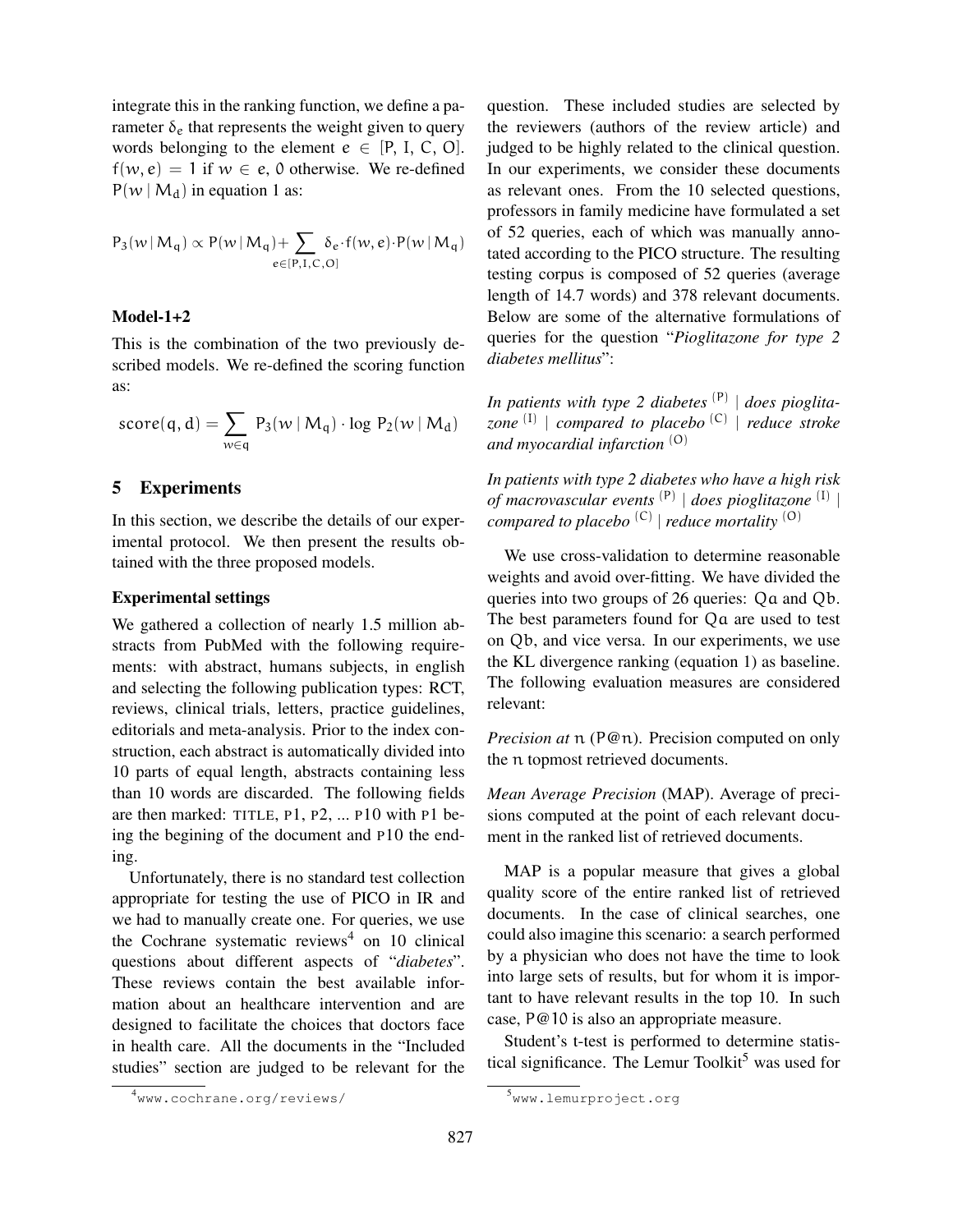all retrieval tasks. Experiments were performed with an "out-of-the-box" version of Lemur, using its tokenization algorithm and porter stemmer. The Dirichlet prior smoothing parameter was set to its default value  $\mu = 2500$ .

#### Experiments with model-1

We first investigated whether assigning a weight to each part of the document can improve the retrieval accuracy. It is however difficult to determine a set of reasonable values for all the parts together, as the value of one part will affect those of the others. In this study, we perform a two pass tuning. First, we consider the  $\gamma_p$  weights to be independent. By doing so, searching for the optimal weight distribution can be seen as tuning the weight of each part separately. When searching the optimal weight of a part, the weight for other parts is assigned 0. Second, these approximations of the optimum values are used as initial weights prior to the second pass. The final weight distribution is obtained by searching for the best weight combination around the initial values.

The Figure 2 shows the optimal weight distributions along with the best relative MAP increase for each part. A noticeable improvement is obtained by increasing the weights associated to the title/introduction and conclusion of documents. This is consistent with the results observed on the distribution of PICO elements in abstracts. Boosting middle parts of documents seems to have no impact at all. We can see that the two  $\gamma_p$  weight distributions (1-pass and 2-pass) are very close.

Performance measures obtained by model-1 are presented in Table 3. With 1-pass tuning, we observe a MAP score increase of 37.5% and a P@10 increase of 64.1%. After the second pass, scores are lower with 35% and 60.5% for MAP and P@10 respectively. This result indicates that there is possibly overfitting when we perform the two pass parameter tuning. It could also be caused by the limited number of query in our test collection. However, we can determine reasonable weights by tuning each part weight separately.

### Experiments with model-2

We have seen that a large improvement could come from weighting each part accordingly. In a second series of experiments, we try to assign a different



Figure 2: Best MAP increase for each part p (bar charts), corresponding 1 and 2-pass  $\gamma_p$  weights are also given.

weight to each PICO element in queries. A grid search was used to find the optimal  $\delta_e$  weights combination. The results are shown in Table 3.

We observe a MAP score increase of 22.5% and an increase of 11% in P@10. Though the use of a PICO weighting scheme increases the retrieval accuracy, there is clearly much to gain by using the document structure. The optimal  $[\delta_p, \delta_i, \delta_c, \delta_o]$ weights distribution is  $[0.3, 1.2, 0, 0.1]$  for Qa and  $[0.2, 1, 0, 0.2]$  for Qb. That means that the most important words in queries belong to the Intervention element. This supports the manual search strategy proposed by (Weinfeld and Finkelstein, 2005), in which they suggested that I and P elements should be used first to construct queries, and only if too many results are obtained that other elements should be considered.

It is interesting to see that query words belonging to the Comparison element have to be considered as the least important part of a query. Even more so because they are in the same semantic group as the Intervention words. A reason for that could be the use of vague words such as "*no-intervention*" or "*placebo*". The methodology employed to construct the queries is also responsible. Indeed, physicians have focused on producing alternative formulations of 10 general clinical questions by predominantly modifying the one of the PICO elements. As a result, some of them do share the same vague Comparison words.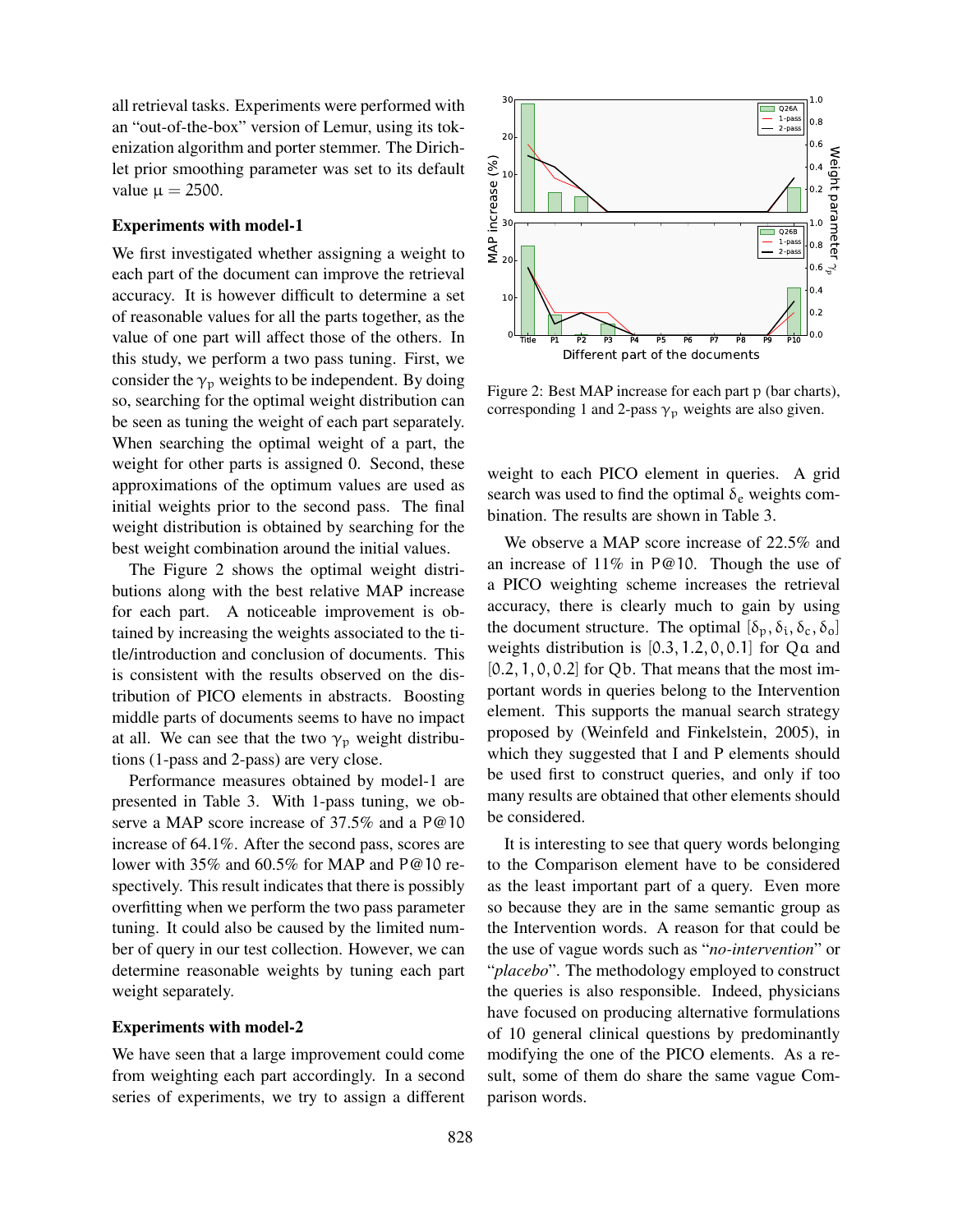| <b>Experiments</b> | <b>MAP</b>          |                     |                        | P@10                |                     |                        |
|--------------------|---------------------|---------------------|------------------------|---------------------|---------------------|------------------------|
|                    | $Qb \rightarrow Qa$ | $Qa \rightarrow Qb$ | $%$ Avg.               | $Qb \rightarrow Qa$ | $Qa \rightarrow Qb$ | $%$ Avg.               |
| <b>Baseline</b>    | 0.118               | 0.131               |                        | 0.219               | 0.239               |                        |
| Model-1 / 1pass    | 0.165               | 0.176               | $+37.5\%$ <sup>†</sup> | 0.377               | 0.373               | $+64.1\%$ <sup>‡</sup> |
| Model-1 / 2pass    | 0.165               | 0.170               | $+35.0\%$ <sup>‡</sup> | 0.354               | 0.381               | $+60.5\%$ <sup>‡</sup> |
| Model-2            | 0.149               | 0.168               | $+22.5\%$ <sup>†</sup> | 0.250               | 0.258               | $+11.0%$               |
| Model- $1+2$       | 0.198               | 0.202               | $+61.5\%$ <sup>†</sup> | 0.385               | 0.392               | $+70.0\%$ <sup>‡</sup> |

Table 3: Cross-validation (train→test) scores for the baseline (Kullback-Leibler divergence), model-1 with 1 and 2pass tuning, model-2 and their combination (model-1+2). Relative increase over the baseline is also given (averaged between Q a and Q b).  $(^{\ddagger}$ : t.test  $< 0.01$ )

#### Experiments with model-1+2

We have seen that both the use of a location-based weighting and a PICO-structure weighting scheme increase the retrieval accuracy. In this last series of experiments, we analyse the results of their combination. We can observe that fusing model-1 and model-2 allows us to obtain the best retrieval accuracy with a MAP score increase of 61.5% and a P@10 increase of 70.0%. It is a large improvement over the baseline as it means that instead of about two relevant documents in the top 10, our system can retrieve nearly four. These results confirm that both PICO framework and document structure can be very helpful for the IR process.

## 6 Conclusion

We presented a language modeling approach that integrates document and PICO structure for the purpose of clinical IR. A straightforward idea is to detect PICO elements in documents and use the elements in the retrieval process. However, this approach does not work well because of the difficulty to arrive at a consistent tagging of these elements. Instead, we propose a less demanding approach which assigns different weights to different parts of a document.

We first analysed the distribution of PICO elements in a manually annotated abstracts collection. The observed results led us to believe that a location-based weighting scheme can be used instead of a PICO detection approach. We then explored whether this strategy can be used as an indicator to refine document relevance. We also proposed a model to integrate the PICO information provided in queries and investigated how each element should be balanced in the ranking function. On a data set composed of 1.5 million abstracts extracted from PubMed, our method obtains an increase of 61.5% for MAP and 70% for P@10 over the classical language modeling approach.

This work can be much improved in the future. For example, the location-based weighting method can be improved in order to model a different weight distribution for each PICO element. As the distribution in abstracts is not the same among PICO elements, it is expected that differentiated weighting schemes could result in better retrieval effectiveness. In a similar perspective, we are continuing our efforts to construct a larger manually annotated collection of abstracts. It will be thereafter conceivable to use this data to infer the structural weighting schemes or to train a more precise PICO detection method. The focused evaluation described in this paper is a first step. Although the queries are limited to diabetes, this does not affect the general PICO structure in queries. We plan to extend the coverage of queries to other topics in the future.

## Acknowledgements

The work described in this paper was funded by the Social Sciences and Humanities Research Council (SSHRC). The authors would like to thank Dr. Ann McKibbon, Dr. Dina Demner-Fushman, Lorie Kloda, Laura Shea, Lucas Baire and Lixin Shi for their contribution in the project.